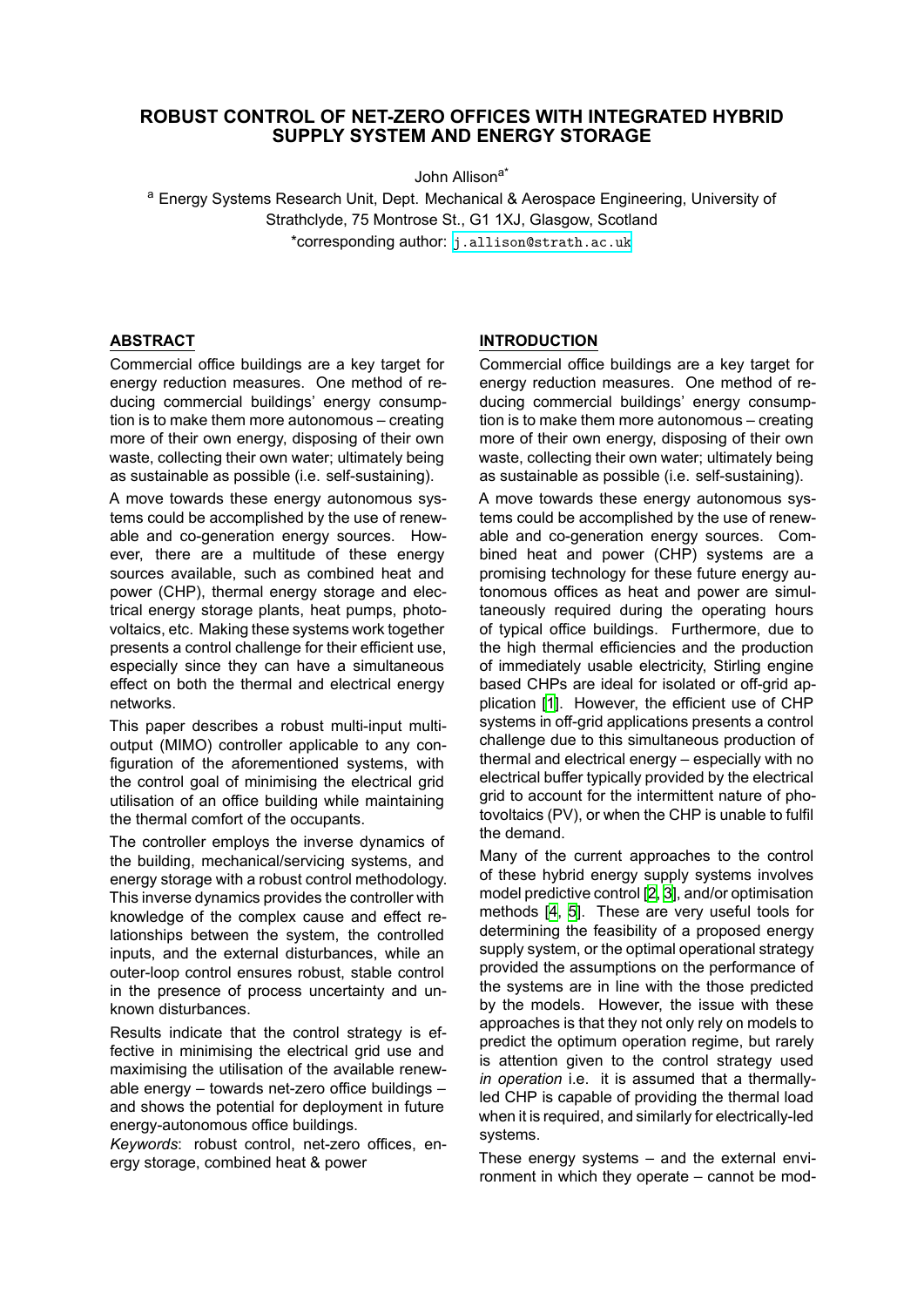elled precisely, may change in an unpredictable manner, and may be subject to significant disturbances. The design of building energy management systems in the presence of significant uncertainty requires the development of a robust control system. Recent advances in robust control design methodologies can address stability robustness and performance robustness in the presence of uncertainty in the models.

The zone and plant models will always be an inaccurate representation of the actual system because of

- parameter changes
- unmodelled dynamics
- unmodelled time delays
- changes in equilibrium point (operating point)
- sensor noise
- unpredicted disturbance inputs.

The goal of robust systems design is to retain assurance of system performance in spite of model inaccuracies and changes. A system is robust when the system has acceptable changes in performance due to model changes or inaccuracies.

This disturbance attenuation is especially important in off-grid applications when considering the impact of an undersized or oversized system. For example, there may be occasions when the availability of the PV system energy exceeds both the power demand and the available storage capacity.

This paper describes a robust multi-input multioutput (MIMO) controller with a methodology that is applicable to any configuration of cogeneration and renewable energy systems, with the control goal of minimising the electrical grid utilisation of an office building while maintaining the thermal comfort of the occupants.

### **CONTROL THEORY**

A robust control method of control allows the models to be imprecise, where the imprecision in this system stems from two major areas:

*System uncertainty:* It is not possible to know precisely the system parameters (e.g. the exact heat capacity of the building structure, or the heat transfer coefficients, or the vast array of disturbances to the system)

*Simplified dynamics:* The models used in this study are *purposefully* a simplified representation of the overall system (e.g. using a reduced model of the building structure, modelling the radiation heat transfer as linear, neglecting the modelling of the high frequency dynamical modes, such as internal mechanisms of the CHP plant or thermal store etc.)

In control literature, these two areas of imprecision are known as **structured** uncertainties (related to the parametric uncertainties) and **unstructured** uncertainties (the unmodelled or reduced-order dynamics) [\[6\]](#page-8-5).

Robust controllers are comprised of two parts:

- 1. The inner model reduction component commonly a feedback linearisation or inverse control law, and
- 2. An outer component used to account for the structured uncertainties

The following section details these two components of the controller that can be used for the robust control of hybrid energy supply systems in office buildings.

### **Nonlinear inversion control law**

The differential equations that govern the dynamics of the office zone and its energy systems can be written in state-space form as the class of nonlinear MIMO control/input-affine systems described by

<span id="page-1-0"></span>
$$
\dot{\boldsymbol{x}}(t) = \boldsymbol{f}(\boldsymbol{x}(t)) + \boldsymbol{G}(\boldsymbol{x}(t))\boldsymbol{u}(t),
$$
  
\n
$$
\boldsymbol{y}(t) = \boldsymbol{h}(\boldsymbol{x}(t)),
$$
\n(1)

where  $x(t) \in \mathbb{R}^n$  is the state vector,  $y(t) \in \mathbb{R}^m$  are the measured outputs,  $u(t) \subset U \in \mathbb{R}^m$ , are the controlled inputs,  $f : \mathbb{R}^n \to \mathbb{R}^n$  and  $h : \mathbb{R}^n \to \mathbb{R}^m$ are smooth vector fields, and  $\mathbf{G} : \mathbb{R}^n \to \mathbb{R}^n \times$  $\mathbb{R}^m$  is a matrix whose columns  $\boldsymbol{g}_j$  :  $\mathbb{R}^n$   $\rightarrow$   $\mathbb{R}^n,$  $i = 1, ..., m$  are smooth vector fields. Also, for notational compactness from now on the timedependence is implied so that  $x = x(t)$ ,  $u = u(t)$ ,  $y \coloneqq y(t)$ .

The control objective is to make any output  $y_i$ (such as internal air temperature, or electrical grid power use) track a desired trajectory while keeping the system stable. The difficulty with this is that any output is only indirectly related to a controlled input, through the state variables and the nonlinear state equations. For example, a direct convective air heater will have a more deliberate effect on the air temperature that a hydronic radiator. The inability to quickly see a change in the output based upon a change in the controlled input often results in poor control and inefficient utilisation of the energy systems. In buildings a common result of this is over-heating/cooling.

A measure of this 'indirectness' is the relative order/degree of the output. From the mathematical representation of the system([1](#page-1-0)), it is possible to calculate the relative degree of each output in relation to the controlled input. This is determined by continually differentiating the output of the system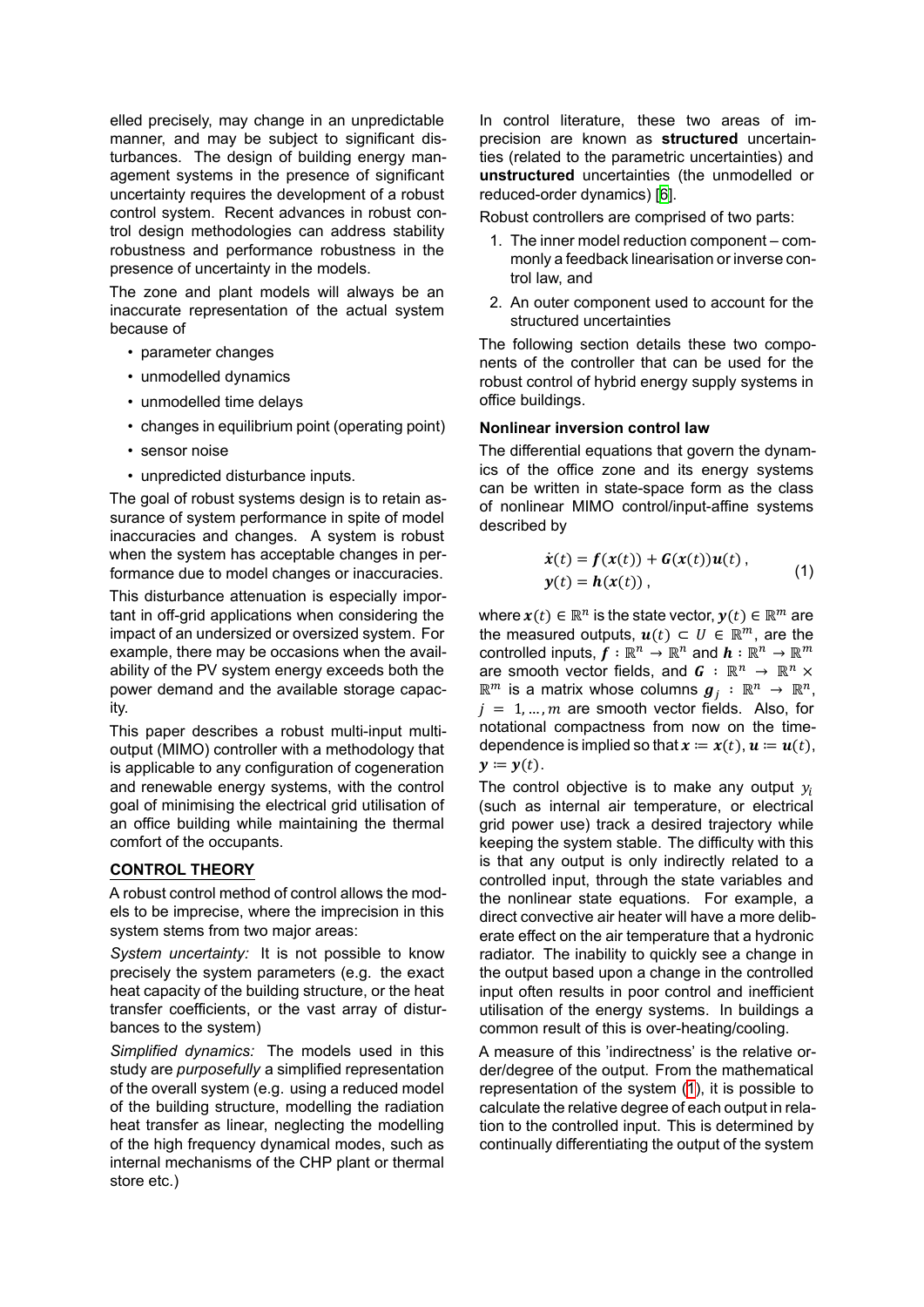until the control appears:

$$
\dot{y}_i = \frac{dh_i}{dt} = \frac{\partial h_i}{\partial x} \frac{dx}{dt} = \mathcal{L}_f h_i
$$
\n
$$
\dot{y}_i = \frac{\partial \mathcal{L}_f h_i}{\partial x} \frac{dx}{dt} = \mathcal{L}_f^2 h_i
$$
\n
$$
\vdots
$$
\n
$$
y_i^{(k)} = \mathcal{L}_f^k h_i, \quad \text{for } k < \rho_i
$$
\n
$$
y_i^{(\rho_i)} = \mathcal{L}_f^{\rho_i} h_i + \sum_{j=1}^m \mathcal{L}_{g_i} \mathcal{L}_f^{\rho_i - 1} h_i u_j \tag{2}
$$

where  $L$  denotes the Lie derivative, and for at least one j,  $\mathcal{L}_{g_i} \mathcal{L}_f^{\rho_i - 1} h_i \neq 0$ , and  $\rho_i$  denotes the relative degree of output  $y_i$  i.e. the relative degree corresponds to the lowest order derivative of the output that depends explicitly on an input.

The same method [\(2](#page-2-0)) can be applied to each output of the system [\(1\)](#page-1-0) and written together in a single compact vector-matrix equation as

$$
\begin{bmatrix} y_1^{(\rho_1)} \\ y_2^{(\rho_2)} \\ \vdots \\ y_m^{(\rho_m)} \end{bmatrix} = \underbrace{\begin{bmatrix} \mathcal{L}_f^{\rho_1} h_1 \\ \mathcal{L}_f^{\rho_2} h_2 \\ \vdots \\ \mathcal{L}_f^{\rho_m} h_m \end{bmatrix}}_{\mathbf{p}(\mathbf{x})} + \underbrace{\begin{bmatrix} \mathcal{L}_{g_1} \mathcal{L}_f^{\rho_1 - 1} h_1 & \dots & \mathcal{L}_{g_m} \mathcal{L}_f^{\rho_1 - 1} h_1 \\ \mathcal{L}_{g_2} \mathcal{L}_f^{\rho_2 - 1} h_2 & \dots & \mathcal{L}_{g_m} \mathcal{L}_f^{\rho_2 - 1} h_2 \\ \vdots & \vdots & \dots & \vdots \\ \mathcal{L}_{g_m} \mathcal{L}_f^{\rho_m - 1} h_m & \dots & \mathcal{L}_{g_m} \mathcal{L}_f^{\rho_m - 1} h_m \end{bmatrix}}_{\mathbf{q}(\mathbf{x})} \mathbf{u}.
$$
\n
$$
\hat{\mathbf{y}} = \mathbf{P}(\mathbf{x}) + \mathbf{Q}(\mathbf{x}) \mathbf{u}. \tag{3}
$$

Ifthe matrix  $Q(x)$  in ([3](#page-2-1)) is invertible, then utilising feedback control of the form

<span id="page-2-2"></span><span id="page-2-1"></span>
$$
u = (Q(x))^{-1}(-P(x) + v), \qquad (4)
$$

results in the simple linear system

$$
\begin{bmatrix} y_1^{(\rho_1)} \\ y_2^{(\rho_2)} \\ \vdots \\ y_m^{(\rho_m)} \end{bmatrix} = \begin{bmatrix} v_1 \\ v_2 \\ \vdots \\ v_m \end{bmatrix}
$$
 (5a)

$$
\hat{\mathbf{y}} = \mathbf{v} \tag{5b}
$$

where each  $v_i$  is an outer-loop control law to be defined in order to achieve the required performance tracking on  $y_i$ . It can be seen that utilising ([4](#page-2-2)) has resulted in an input-output relation that is linearised *and* decoupled, such that each output  $y_i$  is a linear function of a single input  $v_i$ . For this reason [\(4\)](#page-2-2) is called a **decoupling control law**, and the invertible matrix  $Q(x)$  is called the **decoupling matrix** of the system([1](#page-1-0)) [\[6\]](#page-8-5).

#### **Robust outer-loop control**

The decoupling control law alone suffers the same drawbacks as model predictive control – in order to assure that the system has been decoupled and each  $v_i$  can be selected independently – relies on an accurate model of the system. However, is it possible to introduce a robust outerloop control to account for the uncertainty in the

<span id="page-2-0"></span>model, and disturbances. The typical choice for the outer-loop controller is designed so that the output  $y_i$  asymptotically tracks the demand trajectory  $y_{\text{d}}$ . For example, in building and energy systems control, demand trajectories are typically the air temperature set-points. For this work, an outer-loop controller has been utilised that is a combination of local asymptotic stabilisation (via pole placement) and integral action. This type of control, known as pseudo-derivative-feedback (PDF) control, was pioneered by Phelan [\[7\]](#page-8-6) as an alternative to the traditional proportional-integral (PI) controller that is used in most of cases in the industry. This control has been proven to perform better than PI when the relative order of the output is less than two ( $\rho_i \leq 2$ ), but is also applicable to systems with a order of greater than two – to which PI control is not suitable since the order is higher than the degrees of freedom provided by the controller. The superior performance is gained by not introducing zeros into the system (which PI control does), allowing for a faster transient response with less overshoot.

The PDF control is given by

<span id="page-2-3"></span>
$$
v_i = r_i - \sum_{q=1}^{\rho_i} K_{dq} y_i^{(q-1)}, \quad i = 1, ..., m \qquad (6)
$$

where  $\dot{r_{i}}=K_{\mathsf{i},i}e_{i}$  and  $\boldsymbol{k}_{i}=(K_{\mathsf{l},i},K_{\mathsf{d}1},\ldots,K_{\mathsf{d}\rho_{i}})$  are the controller gains.

In order to demonstrate the performance of this control, and the selection of the controller gains  $\boldsymbol{k}_i$ ,substituting ([6](#page-2-3)) into a single output of ([5a\)](#page-2-4), and taking the Laplace transform results in the following transfer function between the demand trajectory and the output:

<span id="page-2-5"></span><span id="page-2-4"></span>
$$
G_i(s) = \frac{Y_i(s)}{Y_{d,i}(s)} = \frac{K_{1,i}}{s^{\rho_i+1} + \sum_{j=1}^{\rho} K_{d,j} s^j + K_{1,i}} \quad (7)
$$

Note that the introduction of the integral action has increased the order of the system by one. Now the controller gains  $k_i$  are selected so that the denominator of [\(7\)](#page-2-5) forms a Hurwitz polynomial, which ensures all the poles are in the left-half plane – resulting in a stable system. System performance can then be tuned via any poleplacement technique to get the required tracking performance.

This combination of a inversion based control law and PDF control was originally developed in the aerospace and robotics industry [\[8\]](#page-8-7), and more recently applied to the controllability of buildings [\[9\]](#page-8-8). However, the theory was only developed for application to the control of 'fast' system modes i.e. was only originally applicable to MIMO systems where the outputs were of relative order of one or less. Therefore, the theory presented in this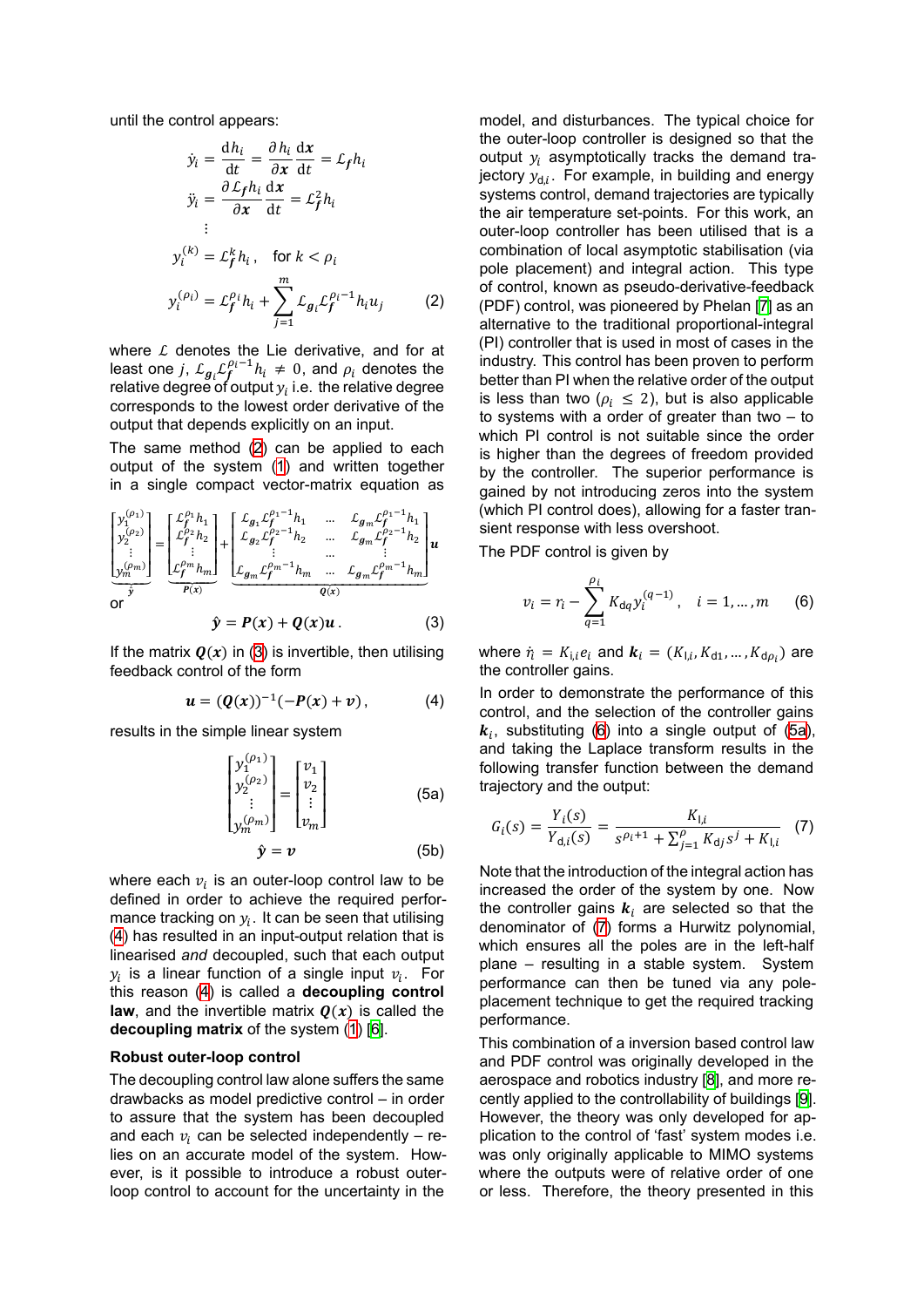section is a generalisation of this work not only to the nonlinear inversion, but also extending the PDF control to higher-order systems.

### **System/actuator limits**

The performance of all real systems is limited by the capabilities of the actuators that are responsible for the transfer of energy from the control system to the process being controlled. The actuating control value that supplies fuel to the CHP engine has a maximum and minimum fuel supply, as well as restricted rate at which the fuel can be delivered. Electrical energy storage also has low-level electronics that restricts the maximum permissible current that can be transferred to the device to avoid overheating and to protect their inner circuitry. Depending on the type of thermal energy store, these can have mechanical/hydraulic actuators that have physical limits on the magnitude or flow rate of water entering/exiting from the tank. Many of these discontinuous limits are designed to ensure safe performance of the energy system, and so the 'high-level' controller should be respectful of these system limitations to ensure optimal and safe control.

There are many cases when a system may reach the limits of the actuator; this can be when there is a large change in set-point such that the system must drive as hard as possible to reach its target. There is also the case where a large disturbance may cause the actuator to saturate. A welldesigned controller should be capable of handling *exceptional* disturbances, i.e. disturbances of intensity higher than the predicted bounds which are used when tuning the control parameters. If integral control is used in such cases, the integral term in the control action may become unreasonably large, so that once the disturbance stops, the system goes through large amplitude oscillations in order to return to the desired trajectory.

Fortunately, it is possible to compensate for these control limitations.

If the system is well designed, the final control elements will be capable of supplying the energy required by the controlled system to insure that the controlled variable follows the reference setpoint within the performance specifications over the specified linear range of operation. Under such circumstances, the only way a reasonably well tuned system can get into trouble is for it to be driven into the saturation region.

A common and potentially obvious way to avoid integrator wind-up is to avoid saturating the actuator in the first place. This can be achieved by appropriately sizing the energy supply systems and their actuators so that it is always able to supply any potential demand for energy. How-

ever, this will often not be practical or efficient, since maximum/peak demand may only occur for a limited time during the lifetime of the system if they were to be sized this way. Also most energy supply systems are at their most efficient when running at full load, so operating at (but not beyond) the actuator limits can actually be the most energy efficient control option.

Another option is to 'de-tune' the control system, so that its response to large errors is slower, which will in turn smooth the changes in the control signal such that it avoids entering the saturation region. Obviously this will lead to a downturn in controller performance that will almost always be unacceptable or fall far from the performance specifications. Again, this is especially true for the control of energy supply systems since they must react quickly to the electrical and thermal demands of the building.

The final, and most affective way to cope with integrator wind-up is to design a variable structure controller so that when the controller output has reached either limit, any future control action must either keep  $u_i$  constant or reduce it so that it will continue its normal linear mode of operation [\[8\]](#page-8-7). Mathematically this can be expressed as:

<span id="page-3-0"></span>
$$
u\dot{u} \leq 0 \qquad \text{when } u \geq v_{\text{max}} \vee u \leq v_{\text{min}}. \tag{8}
$$

If([8](#page-3-0)) can be ensured, then the controller output  $u$  will always tend to decrease away from the saturation limit.

To implement this new switching surface with a PDF controller, first define the following nonlinear piecewise 'dead zone' function, where for an given input  $u$ , the output  $\tilde{u}$  is given by

<span id="page-3-1"></span>
$$
\tilde{u} = \begin{cases}\n0 & \text{if } v_{\text{min}} \le u \le v_{\text{max}} \\
u - v_{\text{max}} & \text{if } u > v_{\text{max}} \\
u - v_{\text{min}} & \text{if } u < v_{\text{min}}\n\end{cases} \tag{9}
$$

Then from [\(9\)](#page-3-1), when  $\tilde{u} \neq 0$  then the system has been overdriven as the controller output,  $u$ , is out with the physical limits ( $v_{\text{min}}$ ,  $v_{\text{max}}$ ). This can be represented as the logical function:

$$
is saturated := \tilde{u} \neq 0. \tag{10}
$$

The other aspect of the integrator clamping logic, is determined by the direction of the system – if the error signal would cause the system to move further into the saturation region then the integrator should be clamped. This is determined easily by realising that when the sign of the error, sgn(e), is the same as that of  $\tilde{u}$  then the system will be pushed further into the saturation region. This is easily represented by the following logical function:

isIncreasing 
$$
\coloneqq e \cdot \tilde{u} > 0
$$
. (11)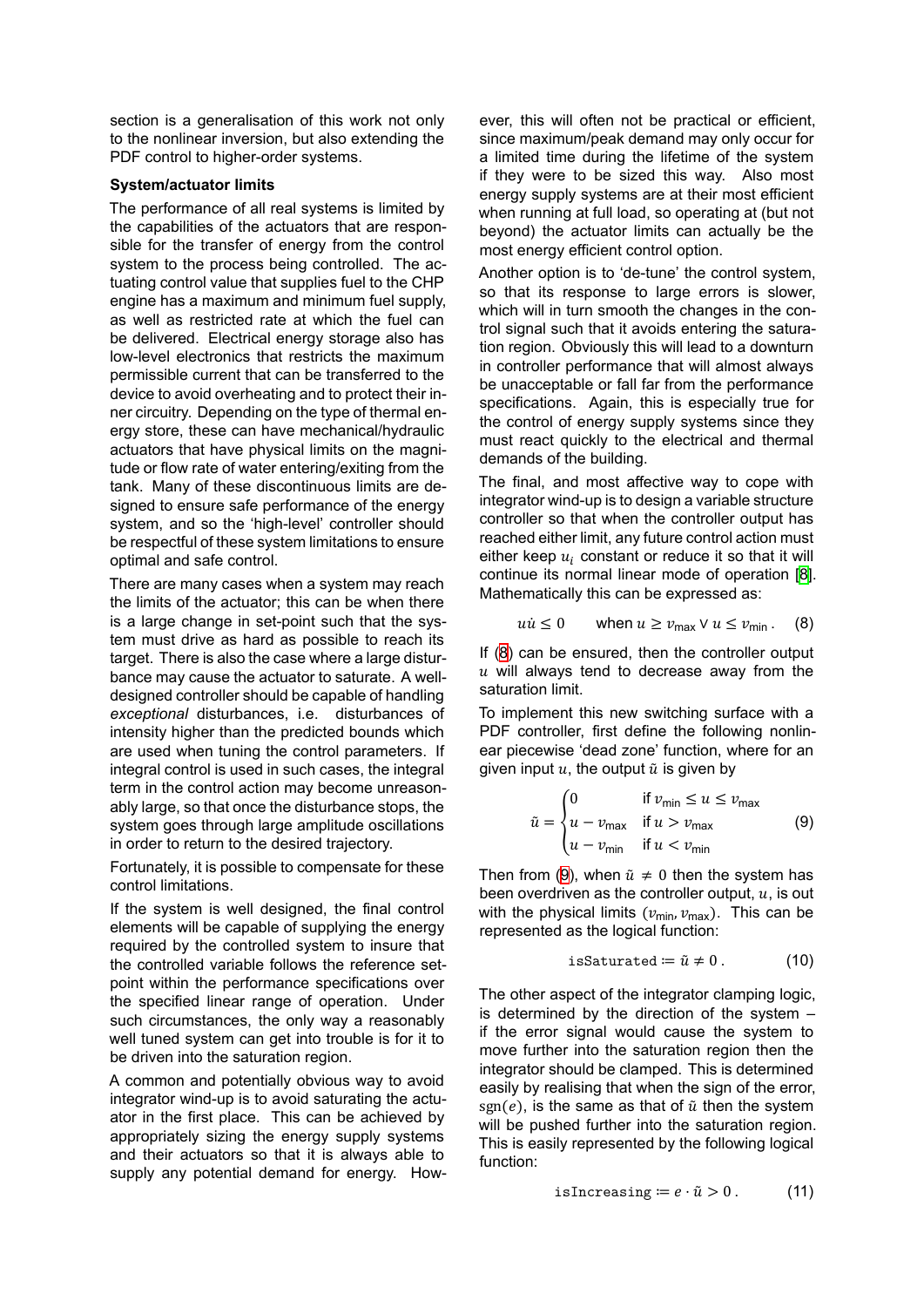Then the new integrator clamping logic can be implemented as

$$
\dot{r} = \begin{cases} 0 & \text{if } \text{isSaturated} \land \text{isIncreasing} \\ K_i e & \text{otherwise} \end{cases} \tag{12}
$$

The synthesis of the nonlinear variable structure inversion control law, the outer-loop PDF control, and final control elements is given in the block diagram schematic of fig. [1.](#page-5-0)

#### **Special theory: Linear systems**

Although all real systems are nonlinear, there are systems which either predominately perform as linear systems, where the dynamics are given as a set of first-order ordinary differential equations (ODEs), or the system operates around a local equilibrium point. This is also applicable to a subset of building control problems such as well insulated buildings and energy systems which have a limited range of operation. For these cases, small signal analysis applies and the behaviour of the system can be well approximated as a linear system. In any case, the nonlinear system [\(1\)](#page-1-0) can be linearised via the Jacobian linearisation approach. Define

$$
A := \left[\frac{\partial f}{\partial x}\right]_{(x_{e}, u_{e})}
$$
  

$$
C := \left[\frac{\partial h}{\partial x}\right]_{(x_{e}, u_{e})}
$$
  

$$
D := \left[\frac{\partial h}{\partial u}\right]_{(x_{e}, u_{e})}
$$
  

$$
D := \left[\frac{\partial h}{\partial u}\right]_{(x_{e}, u_{e})}
$$

Then the system becomes

$$
\dot{x} = Ax + Bu,
$$
  
\n
$$
y = Cx + Du.
$$
\n(13)

Applying the method([2](#page-2-0)) to the linear system([13\)](#page-4-0) is straightforward and results in  $\mathcal{L}_f^k h_i = c_i A^k x$ and  $\mathcal{L}_{g_k}\mathcal{L}_f^k h_i = c_i A^k B$ . Then, the subsystem of relative order  $\rho_i$  that directly relates an input to the output  $y_i$  is given by

$$
y_i^{(\rho_i)} = c_i A^{\rho_i} x + c_i A^{\rho_i - 1} B u. \qquad (14)
$$

Utilising the same feedback control as [\(4\)](#page-2-2) results in the decoupling control law for linear systems where the elements  $P(x) = Px$  and Q are defined as

$$
Px = \begin{bmatrix} c_1 A^{\rho_1} \\ c_2 A^{\rho_2} \\ \vdots \\ c_m A^{\rho_m} \end{bmatrix} x \qquad Q = \begin{bmatrix} c_1 A^{\rho_1 - 1}B \\ c_2 A^{\rho_2 - 1}B \\ \vdots \\ c_m A^{\rho_m - 1}B \end{bmatrix} \quad (15)
$$

Note that for linear systems, the decoupling matrix  *is static and is not a function of the state.* Therefore, provided reasonable estimates of the system parameters, the system can be decoupled without state measurement or estimation.

<span id="page-4-1"></span>

*Figure 2: Wire frame drawing of office zone*

#### **Inverse dynamics**

It is possible by utilising([4](#page-2-2)), and assuming that all disturbance inputs are known, to find out what initial conditions and control input  $u$  should be in order for the system output to track a reference output perfectly. This can be useful for several purposes; namely ideal control in building simulation. With the controller implemented in a building simulation, it is possible to determine the feasibility of a proposed combination of energy systems, and then the related sizing of the aforementioned systems. Then, the real-world control strategy implemented would incorporate the robust outer-loop control strategy in order to account for unmeasured disturbances, parameter uncertainty, and unmodelled dynamics.

<span id="page-4-0"></span>This could be incorporated into the building design stage, whereby the appropriate mix and size of energy systems for a proposed building can be determined in building simulation via inverse dynamics, and then the real-world controller implemented based upon these models and the robust control strategy presented herein.

What follows is a case study applied to a small office zone that has a complex hybrid energy supply system.

### **CASE STUDY**

The zone modelled is a small office located in Trappes, France, for which the climatic data (external air temperature and solar radiation) is available. Figure [2](#page-4-1) shows the wire-frame drawing of a single office zone, with major dimensions indicated. The overall office controlled consists of four of these zones in parallel, joined along their length so that all windows are facing west. The thermal demands of the zone are served by a hydronic radiator system supplied by a Stirlingengine based CHP system. The electrical demands are fulfilled by the electrical generation of the CHP, PV, and electrical energy storage. The chosen control objective is to make the measured air temperature track a desired trajectory while minimising the electrical grid utilisation. The dif-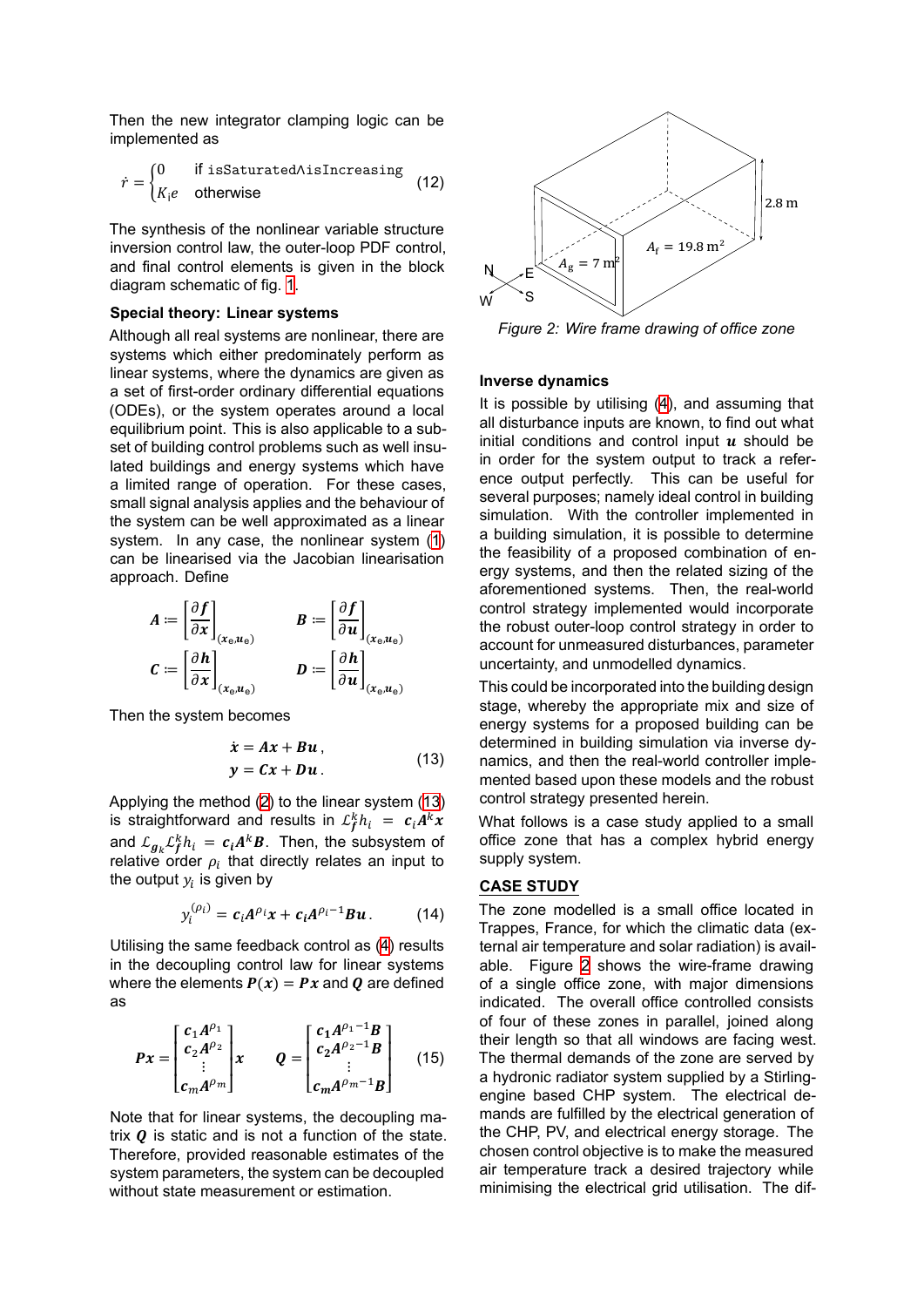<span id="page-5-0"></span>

*Figure 1: Schematic of control theory*

ficulty is that the air temperature is only indirectly related to the input fuel flow rate – which must first influence the engine, cooling water, and radiator temperatures before changes to the internal air temperature will be seen. The number of 'elements' or states downstream of the control input are related to the relative order/degree of that output discussed earlier.

Therefore, it is not easy to see how the input can be designed to control the tracking behaviour of the output. This configuration of systems is well suited to the application of the control theory presented in the previous section.

# **System specifications**

The CHP specifications are based upon a WhisperGEN CHP engine, with empirical data taken from[[10\]](#page-8-9). The engine has an external pump, and a permissible water flow rate of  $31 \text{min}^{-1}$  to  $81 \text{min}^{-1}$ . It is assumed that the lower heating value of the fuel supply to the engine is  $LW_{\text{fuel}} =$  $35.16$  MJ kg<sup>-1</sup>. This particular engine has a small electrical capacity of 750 W (nominal) – equivalent to 575 W once the parasitic electrical consumption of the CHP is subtracted – and large thermal output 6.5 kW (nominal). The typical application is residential micro CHP, but is shown here to be applicable to an array of small office zones. Where it may be possible in the future to use multiple micro CHP units throughout a larger building to serve specific levels or zones within the larger whole. These engines are typically controlled by heat demand (heat-led) rather than electrical demand. The control developed here is 'led-agnostic', as the CHP is operated based upon the prevailing demands of both the thermal and electrical networks due to the decoupling control law.

The unit also has several low-level controls: The unit will shutdown if the cooling water temperature at the outlet of the system exceeds 85 <sup>∘</sup>C. The cool-down period of the unit was 25 min, but is assumed that the cool-down period is *optional*, that is if the unit receives demand while in cool-down mode it will switch to warm-up before completing the entire cool-down period.

For the purpose of control demonstration, it is assumed that the unit can also modulate down to as low as 3 kW, while still generating electricity. Furthermore, a fixed efficiency and heat-to-power ratio is also assumed.

The results given here are calculated using two reference inputs. The first is the operative temperature (in this case the air temperature of the zone). This heating set-point is 20 <sup>∘</sup>C between 08:00 and 18:00 on weekdays, with a night time and weekend setback temperature of 12 <sup>∘</sup>C. The cooling has been disabled for these simulations in order to draw closer comparisons between different configurations that may not lend themselves to incorporating cooling, as such, a cooling device has not been included in this set of results. The second is the electrical grid power set-point. which is set to zero. This means that the controller will strive to neither import or export from or to the national grid, thereby minimising the use of the grid.

The internal gains are defined per floor area at  $20 \,\mathrm{W\,m^{-2}}$  and are defined as 50 % convective to the internal air of the zone and 50 % radiative to the walls and floor. The electrical loads are comprised of the internal gains, at  $20 \,\mathrm{W\,m}^{-2}$ , which equates to a standing load of 396 W for each cell between 08:00 and 18:00 during weekdays.

The energy production from photovoltaics is calculated using PVWatts[[11](#page-8-10)]. The PV system characteristics consist of a 650 W solar array, south facing with a fixed tilt of 48.73° (which is equal to the latitude of the climate data).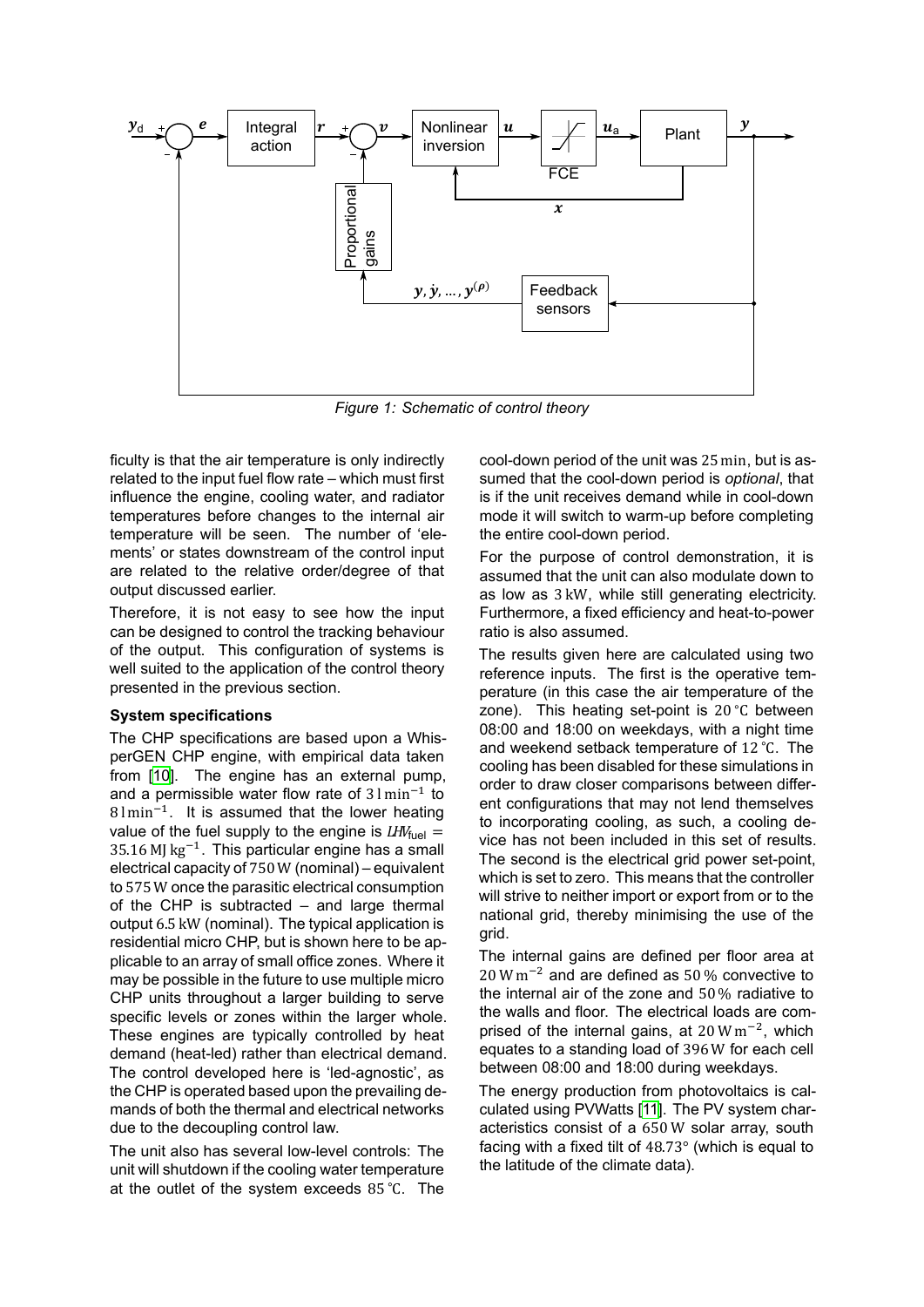#### **Electrical grid measurement**

The theoretical electrical grid use is based upon an energy balance with all demand and supply elements given by:

<span id="page-6-0"></span>
$$
y_2 = P_{\text{grid}} = P_{\text{load}} - P_{\text{bat}} - P_{\text{pv}} - P_{\text{chp}} \tag{16}
$$

It can be seen from([16](#page-6-0)) that the availability of PV is considered a disturbance. In this way, priority is given to utilising as much of the PVgenerated electricity as possible, while the CHP can compensate for the remaining demand.

However, note that in [\(16](#page-6-0)) the control is immediately affecting the output of the system i.e. the electrical grid output has a relative degree of zero, that is, the manipulated fuel flow rate and battery (dis/)charge instruction has an immediate and direct effect on the interaction with the electrical grid.

Although the theory can be amended to account for such systems by making the control input be its rate-of-change i.e.  $\dot{u}_2$  would become the new control input. However, a more robust approach is to use the output-redefinition method, whose principle is to redefine the output function so that the original control theory can be utilised. Provided that the new output function is defined in such a way that it is essentially the same as the original output function in the frequency range of interest, exact tracking of the new output function then also implies good tracking of the original output  $y_i$ . i.e. the electrical grid regulation will still be achieved since the outer-loop compensator will drive the actual output to zero. This method is preferable to the first, since the first method can introduce large chattering in the control input if there is any measurement noise in the electrical grid output.

The output-redefinition method is achieved by introducing an additional state for the electrical grid power, given by

$$
\dot{x}_{\text{grid}} = 1/\tau_{\text{grid}}(P_{\text{grid}} - x_{\text{grid}})
$$
 (17)

This increases the relative order of the electrical grid output by one, so that [\(4\)](#page-2-2) can be implemented directly. The time constant  $\tau_{\text{grid}}$  dictates how quickly the control model will estimate the actual grid use.

#### **Plant models**

There are a number of Stirling-engine based dynamicCHP models in the literature [\[12](#page-9-0)–[14\]](#page-9-1) but the Annex 42 model [\[15](#page-9-2)] was selected for this work as it was the simplest model that was still independently empirically validated[[16\]](#page-9-3). The engine model consists of three control volumes (subsystems): (1) Energy conversion, (2) engine, (3) cooling water. These subsystems are described briefly here to facilitate understanding and

how the control operates. Original validation has of the model was carried out in [\[17](#page-9-4)]. Energy conversion control volume:

$$
P_{\rm chp} = \eta_{\rm e} \Phi_{\rm gross} \tag{18}
$$

$$
\Phi_{gen} = \eta_{q} \Phi_{gross} \tag{19}
$$

$$
\Phi_{\text{gross}} = \dot{m}_{\text{fuel}} I H V_{\text{fuel}}
$$
 (20)

Engine control volume:

$$
C_{\text{eng}}\dot{\theta}_{\text{eng}} = \phi_{\text{gen}} - \phi_{\text{HX}} - \phi_{\text{skin-loss}} \tag{21}
$$

Cooling water control volume:

$$
C_{\rm cw}\dot{\Theta}_{\rm cw} = [mc_p]_{\rm cw}(\theta_{\rm rad,2} - \theta_{\rm cw}) + \Phi_{\rm HX}
$$
 (22)

where  $\Phi_{HX} = H_{HX}(\Theta_{eng} - \Theta_{cw})$ . Radiator (2-node) model:

$$
C_{\text{rad}}\dot{\Theta}_{\text{rad},1} = [\dot{m}c_p]_{\text{cw}}(\Theta_{\text{cw}} - \Theta_{\text{rad},1})
$$
 (23)

$$
C_{\text{rad}}\dot{\Theta}_{\text{rad},2} = [\dot{m}c_p]_{\text{cw}}(\theta_{\text{rad},1} - \theta_{\text{rad},2}) - \phi_{\text{rad}} \quad (24)
$$

where

$$
\Phi_{\text{rad}} = \frac{\Phi_0}{\Delta \theta_0^{n_r}} \left[ \frac{\theta_{\text{rad},1} - \theta_{\text{rad},2}}{\ln \left( \frac{\theta_{\text{rad},1} - \theta_{\text{e}}}{\theta_{\text{rad},2} - \theta_{\text{e}}} \right)} \right]^{n_r}
$$

,

and  $\theta_{\rm e} \approx \frac{\theta_{\rm a} + \theta_{\rm s}}{2}$ .

#### **Building model**

The building model utilised in the work is a simplified dynamic building model with energy performance results validated[[18\]](#page-9-5) with European Standard EN 15265[[19\]](#page-9-6). Each enclosure component (e.g. wall, floor, ceiling) are assigned two thermodynamic temperature nodes according to the theory of[[20\]](#page-9-7), which can account for the fluctuations seen on either side of a construction in typical residential and office zones.

Air temperature node:

$$
C_{\mathbf{a}}\dot{\theta}_{\mathbf{a}} = \sum_{j=1}^{m} h_{\mathbf{c}i} A_j (\theta_{\mathbf{s},j} - \theta_{\mathbf{a}}) + H_{\text{loss}} (\theta_{\mathbf{e}} - \theta_{\mathbf{a}})
$$

$$
+ \Phi_{\text{rad}} + \Phi_{\text{load}} + \Phi_{\text{sol}}
$$
(25)

Structural node:

$$
C_{\mathsf{s},j} = h_{\mathsf{ci}}(\theta_{\mathsf{a}} - \theta_{\mathsf{s},j} + (1/R_{\mathsf{cp},j})(\theta_{\mathsf{s}i} - \theta_{\mathsf{s}}j) \quad (26)
$$

The overall system to be controlled can be expressed in a general state-space form by combining the zone equations and plant models and selecting the state vector  $x$  as  $x=(\theta_{\mathsf{a}},\theta_{\mathsf{s}1},...,\theta_{\mathsf{s},m})$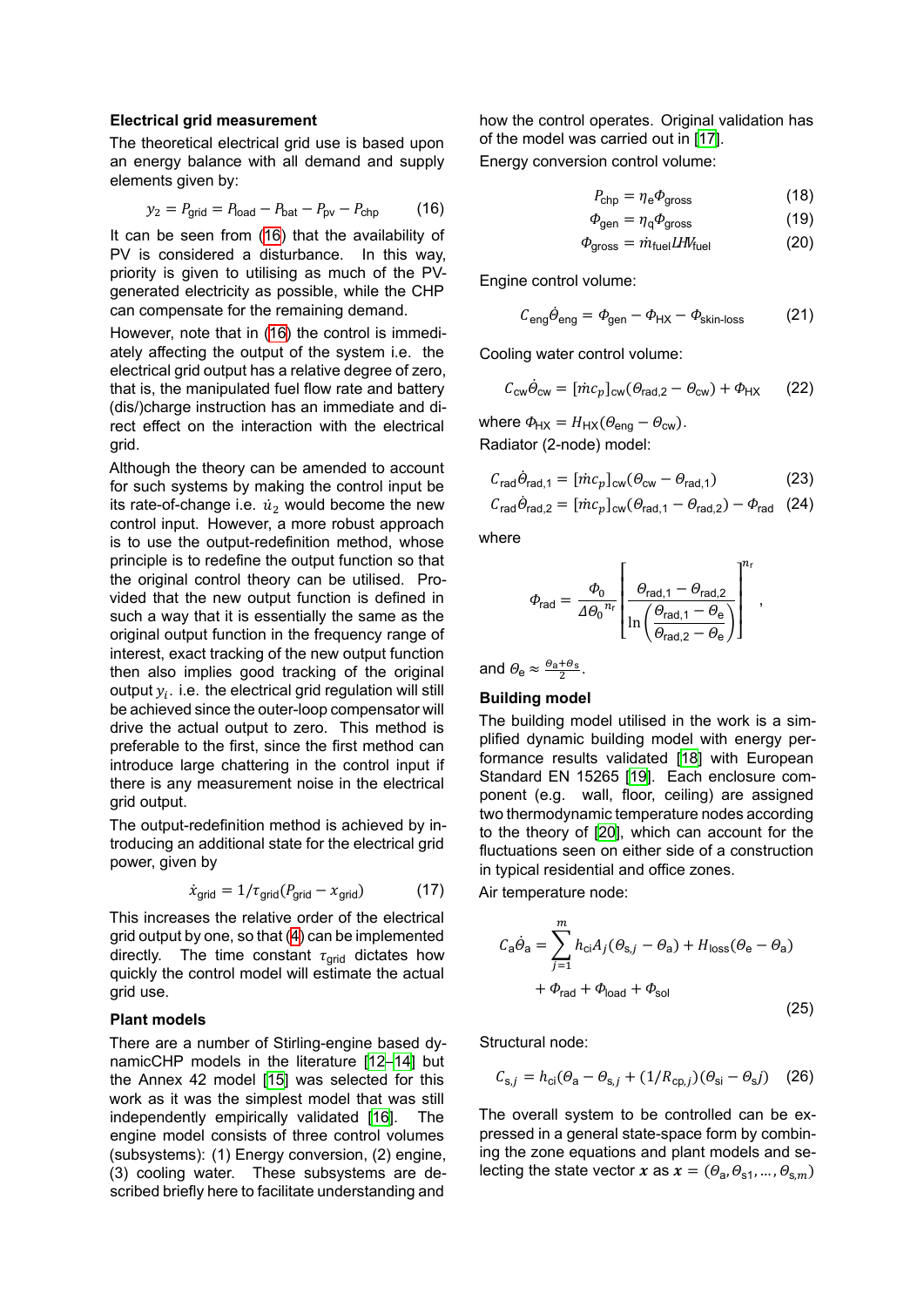and the control inputs  $\mathbf{u} = (\dot{m}_{\text{fuel}}, P_{\text{bat}})$ , the measured exogenous signals as  $w = (P_{\text{load}}, P_{\text{ov}})$ , disturbances as  $\boldsymbol{d}$  =  $(\theta_{\sf e}, \varPhi_{\sf sol})$  and system outputs  $y = (\theta_{\sf a}, P_{\sf grid})$ 

The inversion control-law does not assume knowledge of any of the disturbance signals to the model, these are compensated for by the outerloop control. Increased control performance could be attained by incorporating an estimate of the disturbances, such as the rate of heat loss to the outside environment.

While the theory can be applied to the nonlinear system directly, the computational effort to calculate the inverse is much greater. Furthermore, the nonlinear dynamics of the system are governed by the  $f(x)$  term, which is due to the radiator model. Since the fluctuations with the building are relatively small, the local linear system [\(13](#page-4-0)) will be sufficient for control model purposes. Furthermore, the modelling inaccuracies are addressed by the use of the outer-loop PDF control, which compensates for the matched disturbances and parameter inaccuracies.

#### **Preliminary results**

Figures [3](#page-7-0) and [4](#page-7-1) show the dynamic results from the model with robust control law for a cold, bright day. The sampling frequency of the controller was set to 0.5 Hz. Best performance and accurate simulation from the numerical solver is achieved when the update period of the controller is set four to five times faster than the slowest time constant in the system.

As can be seen in fig. [3](#page-7-0), the control is able after a stable transient period to maintain the set-point temperature with no oscillation or 'ringing' around the set-point typically associated with thermallyled CHP switching on and off to fulfil the demand.

Figure [4](#page-7-1) shows all of the elements of the electrical network working together to achieve zero electrical grid interaction. This demonstrates the strength of the robust control strategy as it is able to balance both the thermal and electrical networks without any reliance upon the electrical grid.

## **CONCLUSION**

A robust nonlinear control strategy has been presented, with potential application to a vast array of hybrid energy supply systems that have coupled electrical and thermal demands – with the goal of minimising the interaction with the national grid – and move towards energy autonomous offices.

The control is a pragmatic solution that runs in real-time without knowledge of the external environment or future prediction of zone use or availability of energy sources. It is also respectful of un-

<span id="page-7-0"></span>

*Figure 3: Dynamic response – temperature*

<span id="page-7-1"></span>

*Figure 4: Dynamic response – Electrical power*

dersized heating systems and actuating elements so that the system remains stable and achieves best possible performance in the face of parameter uncertainty and modelling inaccuracies.

Only preliminary results have been presented here, as the emphasis was placed on the underlying theory and its application to general energy systems. Future work will detail its application to larger and more in-depth case studies, with the ultimate goal of field trials with physical systems out with the simulation environment.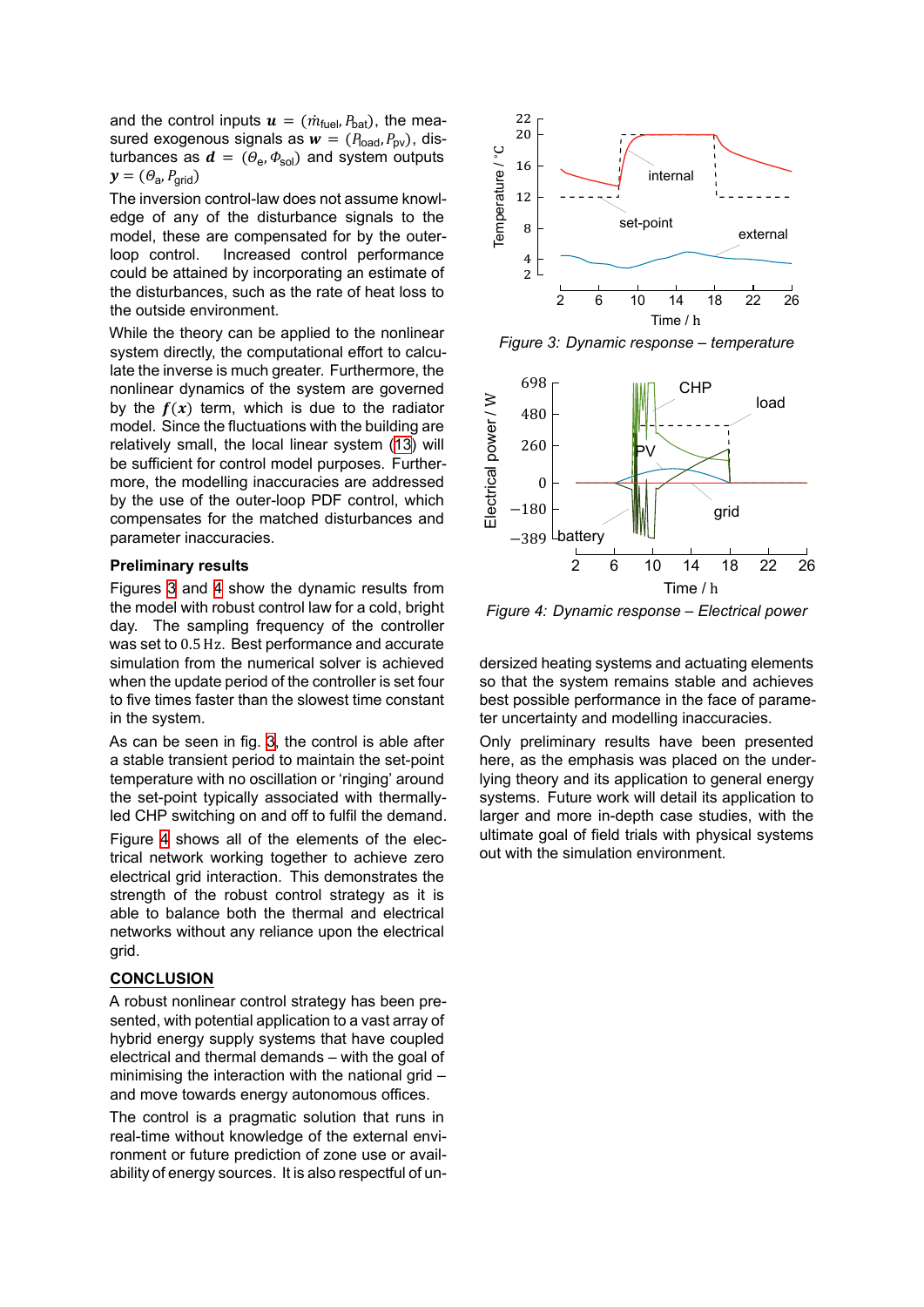# **NOMENCLATURE**

| $\phi_{\rm gross}$           | gross heat input into the system                               |
|------------------------------|----------------------------------------------------------------|
|                              | (W)                                                            |
| $\dot{m}_{\rm fuel}$         | fuel flow rate ( $\text{kg s}^{-1}$ )                          |
| $LHV_{\text{fuel}}$          | lower heating value of fuel ( $\lceil \text{kg}^{-1} \rceil$ ) |
| $P_{\text{net}}$             | electrical output of CHP engine (W)                            |
| $\eta_{\mathsf{e}}$          | CHP electrical efficiency $(-)$                                |
| $\phi_{\text{gen}}$          | rate of generation within CHP (W)                              |
| $\eta_{\tt q}$               | part load, thermal efficiency of the                           |
|                              | CHP engine $(-)$                                               |
| $C_i$                        | thermal capacitance of state                                   |
|                              | $(W K^{-1})$                                                   |
| $\varphi$ <sub>HX</sub>      | rate of heat transfer to the cooling                           |
|                              | water (W)                                                      |
| $\varPhi_\text{skin-loss}$   | rate of heat loss from the unit (W)                            |
| $\theta_{\text{eng}}$        | bulk temperature of engine (°C)                                |
| $\Phi_0$                     | Nominal radiator output (W)                                    |
| $\varDelta\varTheta_{\rm o}$ | Nominal radiator inlet-outlet                                  |
|                              | temperature (°C)                                               |
| $\theta_{\rm e}$             | <b>Environmental temperature</b>                               |
|                              |                                                                |

# **REFERENCES**

- <span id="page-8-0"></span>[1] Carlos Ulloa, Pablo Eguía, José Luis Miguez, Jacobo Porteiro, José M. Pousada-Carballo, and Antón Cacabelos. Feasibility of using a Stirling engine-based micro-CHP to provide heat and electricity to a recreational sailing boat in different European ports. *Appl. Therm. Eng.*, 59(1-2):414–424, September 2013. ISSN 13594311. doi: 10. 1016/j.applthermaleng.2013.06.015. URL [http://www.sciencedirect.com/science/](http://www.sciencedirect.com/science/article/pii/S1359431113004298) [article/pii/S1359431113004298](http://www.sciencedirect.com/science/article/pii/S1359431113004298).
- <span id="page-8-1"></span>[2] Fabrizio Sossan, Henrik Bindner, Henrik Madsen, Dimitri Torregrossa, Lorenzo Reyes Chamorro, and Mario Paolone. A model predictive control strategy for the space heating of a smart building including cogeneration of a fuel cell-electrolyzer system. *Int. J. Electr. Power Energy Syst.*, 62:879– 889, November 2014. ISSN 01420615. doi: 10.1016/j.ijepes.2014.05.040. URL [http://www.sciencedirect.com/science/](http://www.sciencedirect.com/science/article/pii/S0142061514003111) [article/pii/S0142061514003111](http://www.sciencedirect.com/science/article/pii/S0142061514003111).
- <span id="page-8-2"></span>[3] Philipp Wolfrum, Martin Kautz, and Jochen Schäfer. Optimal control of combined heat and power units under varying thermal loads. *Control Eng. Pract.*, 30:105–111, September 2014. ISSN 09670661. doi: 10.1016/j.conengprac.2013.08.014. URL [http://www.sciencedirect.com/science/](http://www.sciencedirect.com/science/article/pii/S0967066113001603) [article/pii/S0967066113001603](http://www.sciencedirect.com/science/article/pii/S0967066113001603).
- <span id="page-8-3"></span>[4] J. Kortela and S-L. Jämsä-Jounela. Modeling and model predictive control of the BioPower combined heat and power (CHP)

plant. *Int. J. Electr. Power Energy Syst.*, 65: 453–462, February 2015. ISSN 01420615. doi: 10.1016/j.ijepes.2014.10.043. URL [http://www.sciencedirect.com/science/](http://www.sciencedirect.com/science/article/pii/S0142061514006462) [article/pii/S0142061514006462](http://www.sciencedirect.com/science/article/pii/S0142061514006462).

- <span id="page-8-4"></span>[5] Mohammad H. Moradi, Mehdi Hajinazari, Shahriar Jamasb, and Mahmoud Paripour. An energy management system (EMS) strategy for combined heat and power (CHP) systems based on a hybrid optimization method employing fuzzy programming. *Energy*, 49:86–101, January 2013. ISSN 03605442. doi: 10.1016/j.energy.2012.10.005. URL [http://www.sciencedirect.com/science/](http://www.sciencedirect.com/science/article/pii/S0360544212007670) [article/pii/S0360544212007670](http://www.sciencedirect.com/science/article/pii/S0360544212007670).
- <span id="page-8-5"></span>[6] Jean-Jacques E. Slotine and Weiping Li. *Applied Nonlinear Control*. Prentice Hall, New Jersey, 1991. ISBN 0-13-040890-5.
- <span id="page-8-6"></span>[7] Richard M Phelan. *Automatic control systems*. Cornell University Press, London, UK, 1977. ISBN 0-8014-1033-9.
- <span id="page-8-7"></span>[8] A Bradshaw and John Mark Counsell. Design of autopilots for high performance missiles. *Proc. Inst. Mech. Eng. Part I J. Syst. Control Eng.*, 206(2):75–84, May 1992. doi: 10.1243/pime\\_proc\\_1992\\_206\ \_313\\_02. URL [http://pii.sagepub.com/](http://pii.sagepub.com/content/206/2/75) [content/206/2/75](http://pii.sagepub.com/content/206/2/75).
- <span id="page-8-8"></span>[9] John Mark Counsell, Yousaf Ali Khalid, and Joseph Brindley. Controllability of buildings: A multi-input multi-output stability assessment method for buildings with slow acting heating systems. *Simul. Model. Pract. Theory*, 19(4):1185–1200, April 2011. doi: 10.1016/j.simpat.2010.08.006. URL [http://www.sciencedirect.com/science/](http://www.sciencedirect.com/science/article/pii/S1569190X10001826) [article/pii/S1569190X10001826](http://www.sciencedirect.com/science/article/pii/S1569190X10001826).
- <span id="page-8-9"></span>[10] Ulli Arndt, Ian Beausoleil-Morrison, Mark Davis, William D'haeseleer, Viktor Dorer, Evgeuniy Entchev, Alex Ferguson, John Gusdorf, Nick Kelly, Marianne Manning, Leen Peeters, Maurizio Sasso, Daniel Schreiber, Sergio Sibilio, Kathleen Siemens, and Mike Swinton. Experimental Investigation of Residential Cogeneration Devices and Calibration of Annex 42 Models. Technical report, Annex 42 of the International Energy Agency Energy Conservation in Buildings and Community Systems Programme, 2007.
- <span id="page-8-10"></span>[11] National Renewable Energy Laboratory. PVWatts, 2012. URL [http://rredc.](http://rredc.nrel.gov/solar/calculators/PVWATTS/version1/) [nrel.gov/solar/calculators/PVWATTS/](http://rredc.nrel.gov/solar/calculators/PVWATTS/version1/) [version1/](http://rredc.nrel.gov/solar/calculators/PVWATTS/version1/).